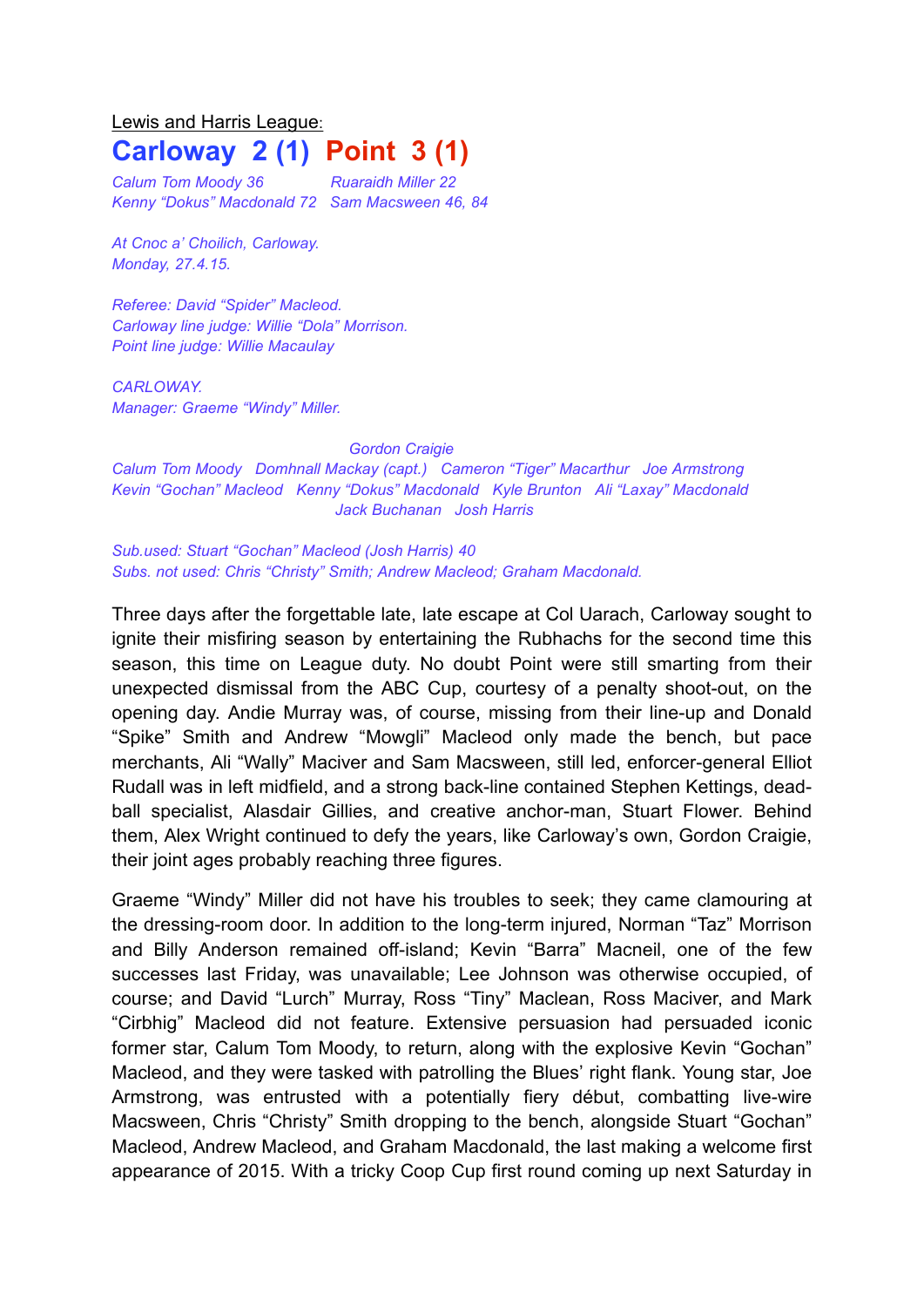Lionacleit against Eriskay, it was imperative that the Blues generated some forward momentum and cohesion tonight and re-discovered how to take the fight to an enemy. With that in mind, the line-up had the appearance on paper of a move from the favoured 3-5-2 to a safer 4-4-2.

Another bitterly cold evening froze the small crowd, itself a reflection of the Blues' current travails, but at least it was clear and sunny and the *sneachd nan uain bheag* had gone, though the roads around Tolstachaolais and Doune Braes remained treacherous, after a blistering hailstorm an hour before kick-off. The hoped-for positivity and aggression, unfortunately, did not materialize; or at least, it did, only it came from Point.

Macsween and "Wally" required no warm-up and were immediately in the Carloway back-line's faces. Young Armstrong and "Tiger" experienced a torrid opening quarter-hour tracking these two main threats as the Blues' midfield struggled to determine individual territory and roles. In 3 minutes Mackay and "Tiger" combined to block the elusive Maciver, whizzing into the box on to a Rudall splitter, then a expertly-flighted Gillies free-kick from the centre-circle initiated a pinball stooshie in the Blues' penalty area. In 6 minutes Macsween sped midway into the Carloway half along the right touch-line, then squared to "Wally", who turned and played the ball neatly to Mackay's right, behind Moody, but Angus Macdonald had stepped forward a moment too soon and the flag went up.

Two minutes later Macsween was off again, wall-passed with Ruaraidh Miller, midway within the Blues' half, and sent a searching low cross into the box, 10 metres from the line, but fortunately for na Gormaich, Mackay read it, and pulled off a glorious sliding block by the near post, under pressure. The resulting Maciver corner led to yet another melée in front of Craigie, a strong appeal for handball, a returned ball from the right, and a Maciver drive a metre over from around the penalty spot. In the 12th minute another Maciver corner on the right was met solidly by Gillies, 12 metres out by the far post, but his header went a metre outside Craigie's right-hand post.

Carloway were floundering in face of a sustained assault. The Moody/Mackay axis was sound, but overworked; Macsween on the right and Maciver all over were elusive and impossible to contain, and the Blues' midfield invisible as a unit, though the old hands, "Dokus" and "Gochan", endlessly industrious. Once again, Buchanan and Harris were on their own.

Finally, in 22 minutes, the Rubhachs registered, deservedly, though the build-up to the chance was a trifle unlucky for na Gormaich: a Macdonald shot in the centre, 20 metres out, deflecting sharply right off Brunton and into the box, straight to the toe of a delighted Miller, who calmed himself, then fired a low right-footer past a helpless Craigie's right-hand (**0-1**).

Five minutes later, a Maciver free-kick, midway within the Blues' half, on the right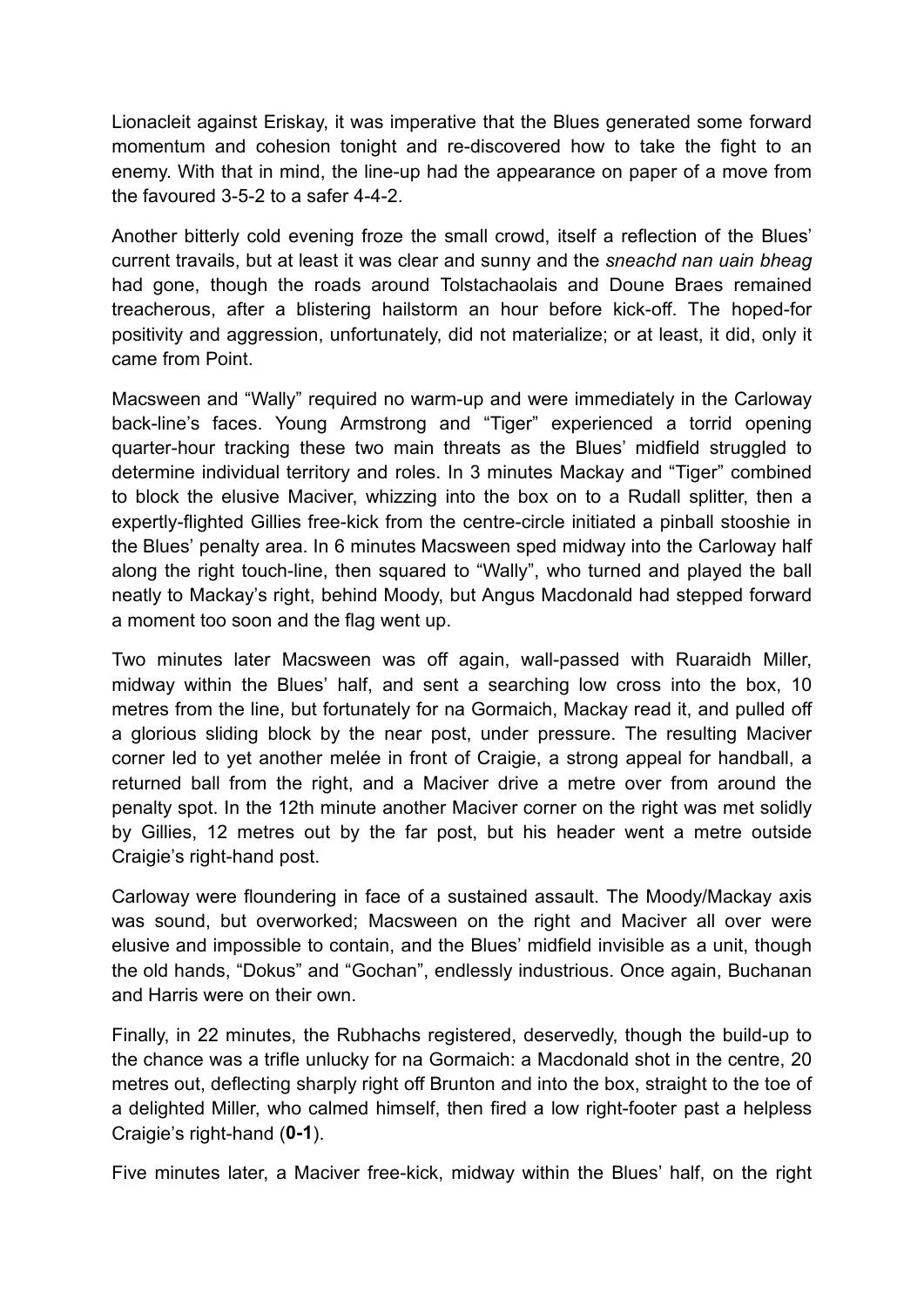touch-line, was delivered Martin Peters-style to the far post, where Gillies reverseheaded across goal but Brunton reacted fast to head it away for yet another corner.

On 29 minutes Carloway woke Alex Wright from a deep sleep with their first attempt on goal, "Laxay" winning the ball in the centre on the Rubhach right touch-line. He advanced, then supplied "Dokus", 22 metres out in the centre, but his shot lacked power and the keeper held easily, directly under his bar. Three minutes later "Dokus", just inside the Point half on the left, delivered an inviting ball across the face of goal, but "Gochan" could not connect properly by the far post,12 metres out, and the ball spun past harmlessly. In 35 minutes Carloway gelled cohesively for the first time when a flowing movement from the left of the Blues' defence, saw Armstrong play forward to Harris, who immediately flicked inwards to the running Brunton to chase into the box, but Wright was watchful and beat him to boot clear. The ball was returned by "Dokus", blocked out again by Flower, and Moody came bursting through to thunder in a shot from 24 metres, to which Wright got down well and tipped away to his right.

The Blues then surprised their fans - and themselves, no doubt – by equalizing from the "Dokus" corner on Wright's right, Moody meeting the ball firmly at the near post,12 metres out, to head straight downwards to the keeper's right. Wright did get down to it but it had clearly crossed the line (**1-1**).

## **Half-time: Carloway 1 Point 1**

Carloway must have been gratified (and amazed) to be on equal terms at the interval, after a first half-hour roasting. With the lack of options available, made even more difficult with the departure of Josh Harris with a hamstring problem, it was difficult to see what the Blues' management could do to suppress the Maciver/Macsween threat, and firm up a non-existent midfield, unsettled even further with "Dokus" moving forward beside Buchanan, and the inexperienced Stuart "Gochan" Macleod replacing him in right midfield.

The question immediately became academic anyway, as Point scored within a minute of the restart. A Maciver corner on Craigie's left dropped head-high by the near post, shot backwards off Mackay's and an attacker's heads and whacked into Macsween's chest, 8 metres out to the right of Craigie's goal. He thumped it in, but the keeper miraculously blocked it on the line, and as everyone gathered their wits, the young striker reacted first to charge in and stab the ball high into the net (**1-2**).

Moments later Maciver was free once more on the left on a Flower diagonal. He cut inwards and 18 metres from the touch-line, fired a low square pass to Macsween arriving on the right, but the pace of the ball deceived the striker and it thwacked off his toe and past. It took 58 minutes before Carloway managed to threaten when Moody fed "Dokus" moving through the centre and he, in turn, delivered a longawaited golden splitter left to Buchanan, who checked, cut in, then sent an inviting ball into the Point box. Flower just managed to block the ball reaching "Gochan" and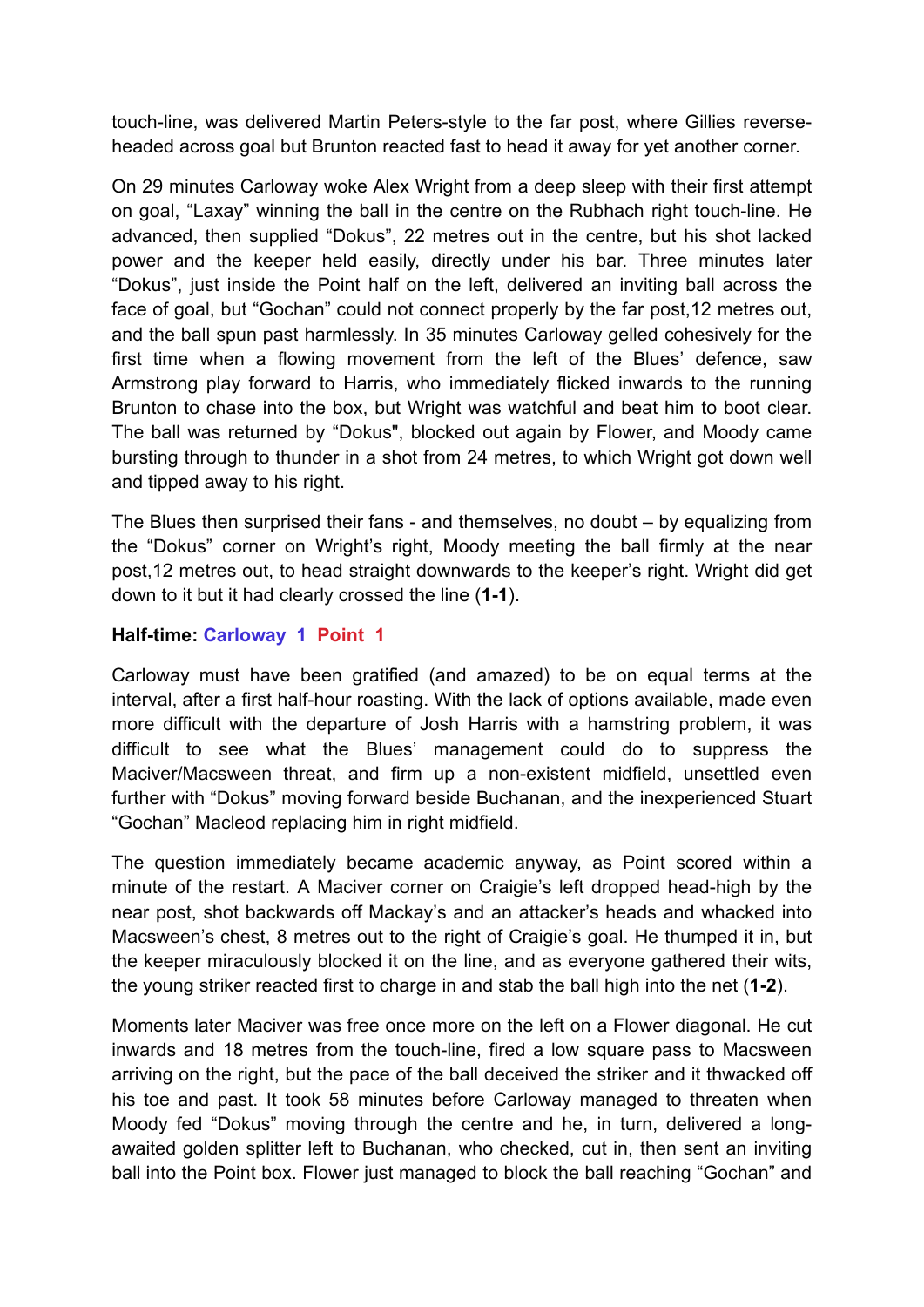it spun backwards high and just over the head of "Dokus" following up, 12 metres out by the far post.

In 63 minutes na Gormaich breathed again after an amazing let-off, when a Maciver corner on Craigie's left was touched out, then driven in by Macdonald but thumped against the falling keeper's back and shot off for another corner on the right. In 71 minutes there was yet another great escape, when Maciver zoomed down the right, then sent a low squared cross into the centre, 12 metres from goal. "Mowgli" met it full-on but Craigie somehow managed to push it away, low to his left. The ball ran along the bye-line, was whipped in again, and a following shot blocked away for a corner by Mackay.

A minute later Carloway took advantage of this latest stroke of good luck by stunning the Rubhachs with yet another equalizer. A "Laxay" run from the centre-line towards the box was brought to a crashing end, 20 metres out towards the left of the box. "Dokus" then exhibited his sublime talent at free-kicks by lifting the ball over the left edge of the wall to send it flashing just inside Wright's left-hand post (**2-2**).

This provoked sustained pressure by Point, but the next real chance fell to the Blues, in 83 minutes, when Stuart "Gochan" won the ball on the Carloway right, then steamed towards the Point bye-line. Sixteen metres from the bye-line, he squared to "Dokus" on the edge of the box, but the striker was already falling backwards when he connected with the ball and his first-time shot cleared the bar by two metres.

However, the game was settled a minute later when the Rubhachs broke fast through the centre, Macsween ghosting diagonally wide of Mackay to his left and behind Moody to receive a perfectly-weighted through pass from Flower and hit a low left-footer perfectly from the edge of the box and just inside Craigie's right-hand post (**2-3**).

## **Full-time: Carloway 2 (1) Point 3 (1)**

After the Blues' lacklustre performance display at Col Uarach, illuminated only by the sterling leadership of the indomitable Domhnall Mackay, with reasonable support from Gordon Craigie, Kevin "Barra" Macneil, and Kenny "Dokus" Macdonald, it was unfortunate tonight to have to face one of the early tips for the 2015 Championship, who were also eager for revenge for their undeserved ABC dismissal. Luckily, the Rubhachs displayed that same (and perhaps their only) failing so aptly demonstrated on April 10th: an infinite ability to squander cast-iron chances and leave outplayed opponents a continuing outside chance to claw their way back into a match.

Carloway simply could not get a hold of the ball in the first half-hour and regularly thereafter, and when they did, they seemed to play as individuals and/or give it away too easily, meaning that the back-line was continually under pressure and, despite excellent covering from Moody and Mackay and goal-keeping from Craigie, bound to